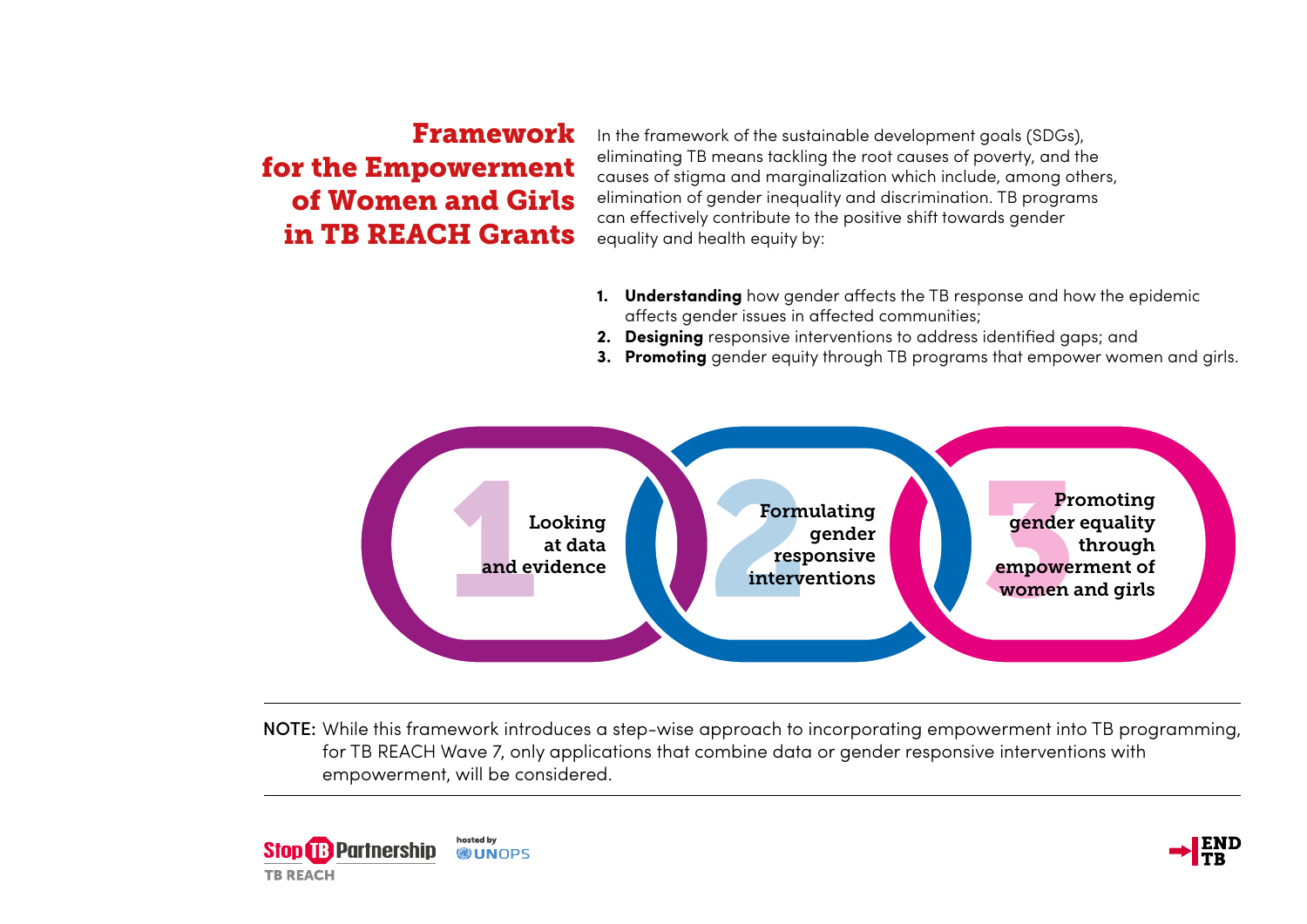### What needs to be done

### **Data: Understanding how gender affects TB and how TB affects gender issues.**

- Expand research to address knowledge gaps on gender specific barriers and challenges to diagnosis, access to treatment and adherence to TB treatment for women, men, and LGBTI people, including particularly vulnerable and marginalized populations
- Strengthen gender specific data collection in TB programs such that gender disaggregated data is routinely collected, analyzed and reported on to inform programming.
- Strengthen gender sensitive monitoring and evaluation of TB programs

### **Gender responsive interventions:**

### **Designing responsive interventions to address identified gaps.**

- Ensure the availability of tools such as gender assessments and gender specific treatment protocols to guide work on gender in TB responses.
- Improve attention to gender throughout the TB care cascade including improving case detection and maximizing entry points to TB care for women and children through a wider range of health service points such as HIV, reproductive health, maternal, neonatal and child health programs
- Build or strengthen the capacity of the broadest range of health care workers, including community health workers, to deliver gender sensitive services.

### **Promoting gender equality through TB programs that empower women and girls.**

- Address gender equality more broadly gender equality as critical for achieving SDGs, ending poverty and achieving UHC
- Support women's organizations that are working in communities on broader gender issues that affect TB
- Ensure involvement of women in all levels of decision making and participation of women in leadership roles in TB programmes

# Possible

\* This list is simply for idea generation, and is not prescriptive or exhaustive. TB REACH welcomes all types of proposals that lead to the empowerment of women and girls

## interventions\* **• Proposals that advance improvements in the TB care cascade** AND

- » promote empowerment of women at community level to facilitate rapid case finding approaches, such as engagement of women in TB health work, education of women in order to perform healthcare tasks and open educational and career opportunities for women;
- » engage women in proactive mobilization of their communities, including their partners and their children, for screening
- » increase case-finding and treatment adherence support through engaging women as peer educators, organizers of support groups, and as community partners;
- » build capacity to enable women to play an active role in formal health decision making spaces in their locales. Including for example policy literacy, advocacy capacity, and creating opportunities for women to monitor the availability and quality of TB services in their communities.

### **• Proposals that focus on TB, have impact on women's empowerment** AND

- » integrate a research components to better understand the effects of TB on women, including particularly vulnerable or marginalized women;
- » incorporate operational research to assess what are the most impactful points where TB care (in facilities or at community level) can be integrated in order to address the specific barriers experienced by different genders;
- » integrate TB with other health services for women that can increase case finding and treatment adherence e.g family planning, maternal and child health, HIV in areas of high prevalence; and additionally, evaluate the most impactful points of care
- » find the most effective ways to improve health-seeking behavior related to TB among women, men and LGBTI individuals and that demonstrate how these can be integrated with broader health promotion efforts in communities;
- » improve case finding among women in areas where the TB burden is skewed or in particular groups of women, such as indigenous and other marginalized women (women who use drugs, mobile populations and refugee women, women in professions with increased risk of TB etc.).



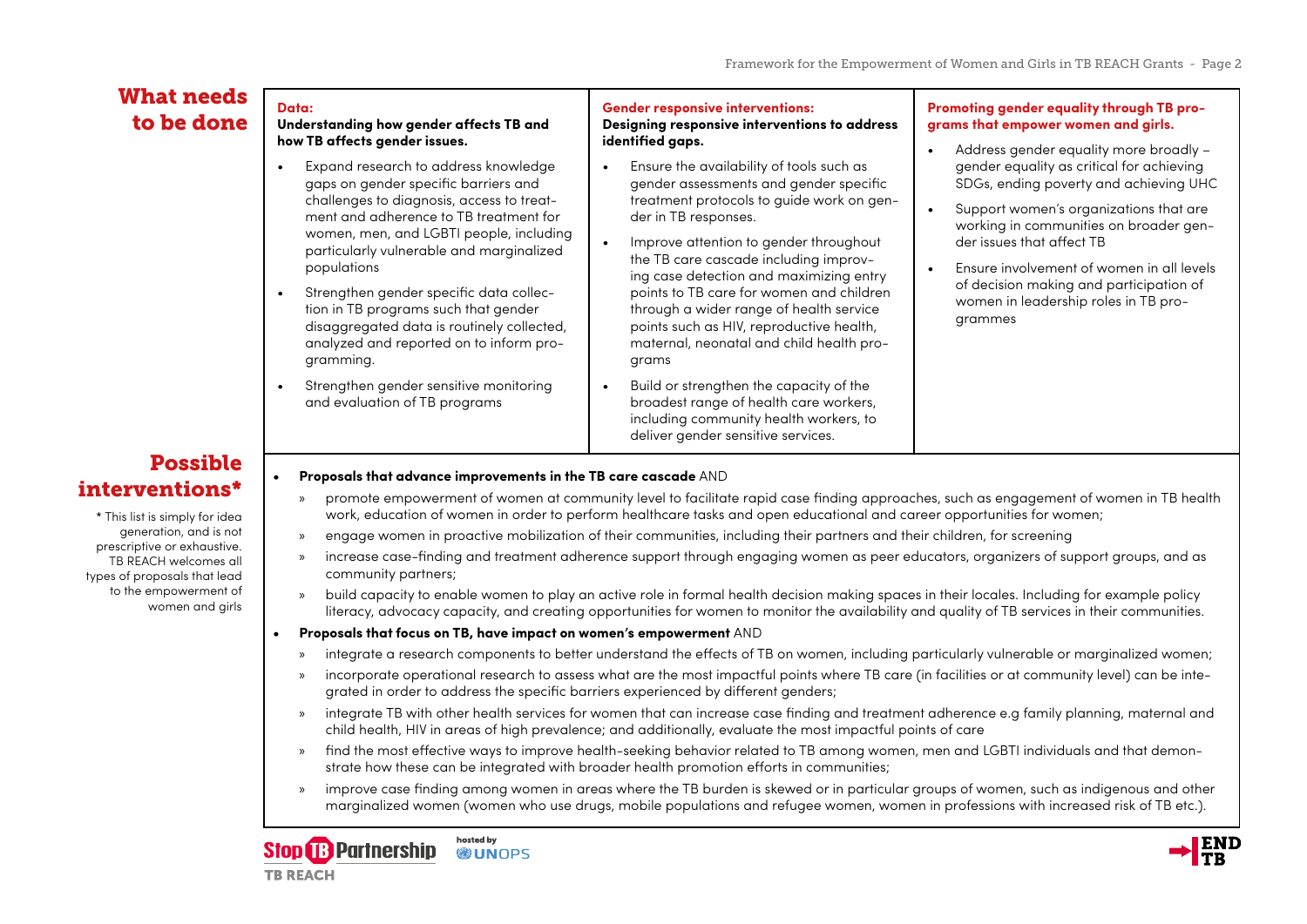#### **Impact on data** The following data disaggregated by gender from the national TB program (or different surveys and project data) should be provided both for the national level as well as the region in which the work is taking place, if available. 1. Prevalence 2. Drug resistance 3. Notifications Treatment outcomes *TB Care cascade* 4. Time to diagnosis women vs. men 5. Pre treatment loss to follow up women vs. men Barriers Patient cost surveys Data could also include persons who are not gender binary (in India the TB program is tracking notifications and treatment outcomes among persons of the third gender) **Programmatic impact** Is the organization collecting gender-disaggregated data at all steps of the cascade? 1. Number of people receiving services, disaggregated by gender and adult/children (indicate N/A if the project does not deliver services in this area) a. Reached through outreach efforts i. Facility based ii. Community based b. Screened for TB c. Investigated for TB disease i. Clinical ii. X-ray iii. Bacteriological d. Diagnosed with TB i. Pulmonary ii. Extra-pulmonary (specify sites in notes) iii. DR TB e. Initiated on TB treatment f. Completed treatment g. Cured h. Receiving prevention interventions i. BCG vaccine (children only) ii. IPT for HIV+ iii. IPT for contacts i. Received patient support (specify – this could include DOTS, support groups, nutrition etc) Continued on next page **Organizational impact** 1. Does the organization have a gender policy? (Y/N) – if yes, provide 2. Number of staff by gender at each of the following levels: a. Organizational leadership b. Project management (for TB Reach specifically) c. Facility service delivery d. Community engagement 3. Number of staff who have undergone gender sensitization training (include details on training) a. Organizational leadership b. Project management (TB Reach Proiect) c. Community engagement 4. Does the organization conduct quarterly review to ensure gender equality in compensation? (Y/N) 5. Has the organizavtion done any gender sensitivity/training with other partners involved in the project? (Y/N) 6. Has the organization conducted, or been involved in, analysis on TB and gender in the community? (Y/N) What resources to use  $\begin{array}{|l|l|} \hline \text{1.} & \text{Stop TB gender assessment tool} \ \hline \text{2.} & \text{Addressing gender inequalities and strengthening responses for women and girls, Global Fund Information Note} \hline \end{array}$  $\begin{array}{|l|l|} \hline \text{1.} & \text{Stop TB gender assessment tool} \ \hline \text{2.} & \text{Addressing gender inequalities and strengthening responses for women and girls, Global Fund Information Note} \hline \end{array}$  $\begin{array}{|l|l|} \hline \text{1.} & \text{Stop TB gender assessment tool} \ \hline \text{2.} & \text{Addressing gender inequalities and strengthening responses for women and girls, Global Fund Information Note} \hline \end{array}$  $\begin{array}{|l|l|} \hline \text{1.} & \text{Stop TB gender assessment tool} \ \hline \text{2.} & \text{Addressing gender inequalities and strengthening responses for women and girls, Global Fund Information Note} \hline \end{array}$  $\begin{array}{|l|l|} \hline \text{1.} & \text{Stop TB gender assessment tool} \ \hline \text{2.} & \text{Addressing gender inequalities and strengthening responses for women and girls, Global Fund Information Note} \hline \end{array}$ 3. [Tuberculosis, Gender and Human Rights technical brief, Global Fund](https://www.theglobalfund.org/media/6349/core_tbhumanrightsgenderequality_technicalbrief_en.pdf)  4. [Gender and TB Discussion Paper, UNDP](https://www.undp.org/content/dam/undp/library/HIV-AIDS/Gender%20HIV%20and%20Health/Gender%20and%20TB%20UNDP%20Discussion%20Paper%20(1).pdf)  5. [Tools for assessing gender in health policy and programs, Health Policy Project](https://www.healthpolicyproject.com/pubs/121_ToolsforAssessingGenderinHealthPolicFINAL.pdf)  6. [Why gender matters to achieving all 17 SDGs](http://www.unwomen.org/en/digital-library/multimedia/2018/7/infographic-why-gender-equality-matters-to-achieving-all-17-sdgs) 7. [Data Driving Change: Introducing the EM2030 SDG Gender Index](https://data.em2030.org/wp-content/uploads/2018/09/EM2030-2018-Global-Report.pdf) 8. [What works for women and girls: evidence for HIV/AIDS interventions](http://www.whatworksforwomen.org/system/attachments/2/original/what-works-for-women-and-girls.pdf?1278700491)  9. [Why it must be a feminist global health agenda](https://www.thelancet.com/journals/lancet/article/PIIS0140-6736(18)32472-3/fulltext) How to evaluate the impact of interventions Continued on next page